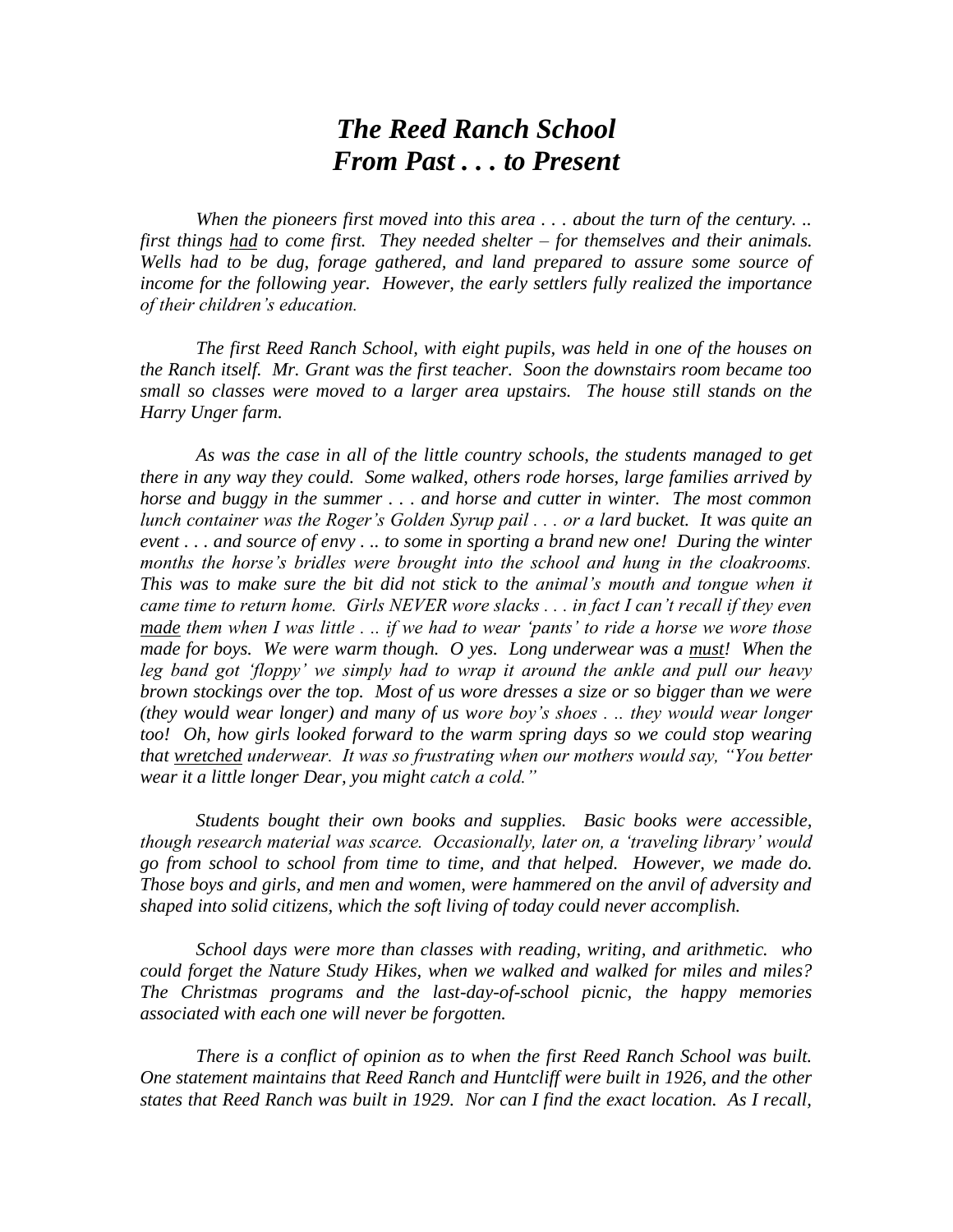*it was situated about a half mile south of the present site, surrounded by a large grove of trees. All of the rural schools were used for church services, and many other community functions as well. Esther Kuhn was the last teacher. Some time after the existing school was in operation, the old one was moved to the Betchton District where it still serves as a community centre today.*

*In 1959-1960 the present four-room school was opened at Reed Ranch. It consolidated the surrounding districts of Mayton, May City, Poplar Creek, and Betchton.*

*The last year that our five separate community schools were in operation, our Superintendent, Mr. Hooper, decreed that the five of us get together at least once a month, weather permitting. We met on a Friday afternoon, after our own school day was completed, at the old Reed Ranch School. I think it was good for us to compare notes and get better acquainted. When the new school opened the following fall, Esther Kuehn was the principal, Inga Dodd taught grades five and six, Irene Edgar had three and four, and Ivy Weiss took over one and two. I was the substitute and when I couldn"t make it, Inga Fobes cheerfully filled in. Later that fall Inga Dodd became ill, so I took over five and six for the rest of the term. Ivy Weiss once said, "I will never forget that first year we were at Reed Ranch, we worked so hard but we had so much fun." We all got along so well. Irene"s favorite subject was not health, but she was a fantastic artist. I had trouble drawing stick men, we asked Esther if we could trade. That was fine with her so we did just that. I knew Irene detested mice, and had a fear of them as well. The first time she took over my class I placed a rubber mouse in my desk drawer! My lands, we were as bad as the kids!*

*Teaching can be fun and rewarding with scarcely a dull moment, unless we let it. Which reminds me of the time Esther came and informed me that some of my boys had been caught squirting water in the boy"s washroom during the noon hour. I promised that it would be taken care of, and that it wouldn"t happen again. When classes resumed, I confronted those involved, calmly, and they accepted their reprimand in the same manner. They were basically "good kids", we understood each other and they knew I was fair. Of course there is often an exception. One boy bounded out of his seat and in complete indignation stated, most vehemently, "Mrs. Hansen, I did NOT squirt water at noon hour, I squirted it at recess, but I did NOT quirt it at noon hour!" Somehow I was not impressed.*

## *A Brief History of Mayton School*

*Mayton School, No. 743 was first established in 1903. The first meeting to discuss this matter was called July 5, 1902 by Henry Townsend, I. J. Brubaker and ?? Curtier, Mrs. Ross Dalgetty, mother of Hugh Dalgetty and Ruth Gaetz (nee Dalgetty) was the former Flossie Townsend. Henry was her father. The school was first situated on S.E. of Sec. 9-33-27-W4th. The land was bought from I. W. Francis for three cents an acre. The first teacher was Ida Barnhill and her salary was \$50.00 per month, for nine months.*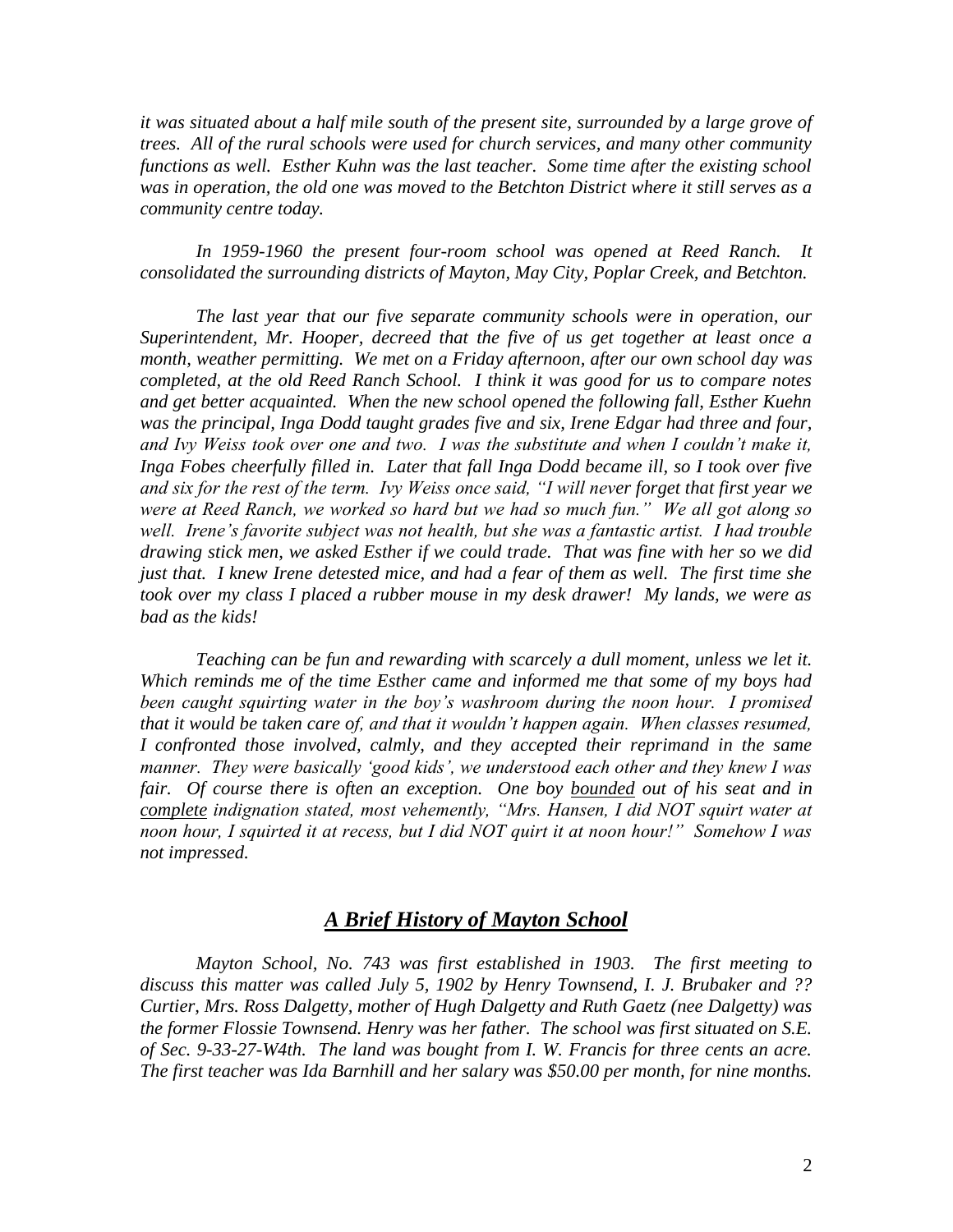*They could not afford to pay her for ten months. In 1906 it was moved to the site I remember, the NW corner of Sec 11-33-27-W4th.*

*It was the typical "Little Country School House". I have a picture of one; I think they were all built from the same design with the two little "out houses" out back; one for the girls and one for the boys. My little grandson studied the picture and he asked, "Where was the gym?"*

*About 1937-1938 a debenture of \$1,800 was negotiated for and given to the chairman, Clarke Bennett, for the building of a new school. Whether or not that was sufficient for the completion of same, I have no idea. Lorna Camp was the teacher at the time. She coped with the constant pounding of hammers and the other building construction noises (practically next door to the old school) in her usual cheerful way. When we moved in everything was worth it. The indoor chemical toilets, such as they were – I have never seen the like before or since. A small child could have fallen right on through the huge opening in the bowl – right on down to the holding tank, far below the*  basement level. They were frightening. However, the hardwood floors were beautiful *and so was the large new globe which hung from the ceiling. We could pull it down and study it, and then push it back up out of the way. Most comforting of all was the new furnace which kept us warm! We had the basement to play in on cold and rainy days. It had never been finished and by the time recreation time was over we were in a thick cloud of dust, which went through the whole school. However, it was so much better than anything we had ever had, that no one complained. We had never had it so good.*

*I came back to teach Mayton School during the last two years of its existence. There was talk of closing it if a teacher could not be found. I had a daughter going there at the time and wanted to avoid an upheaval if I could. I must admit that after thirteen or fourteen years of absence from the profession, I was slightly rusty to say the least. However, I prepared my lessons well and I learned right along with my students. As far as children are concerned the teacher must know everything. When I was asked a question of which I was ignorant, I would try to cover up by saying "Let us all look it up, and then we"ll remember it better."*

*Somehow the humorous aspects made it all very interesting. Like the time I had to leave my pupils for ten or fifteen minutes. I left the oldest boy in charge and this is what I heard later via the grapevine. The minute I crossed the road one boy got up and started roaring around. The oldest boy I shall refer to as "Tom" and the other one I will call "Jack". Tom said, "Jack get back in your seat." To which Jack replied, "You can"t*  make me!" Tom retorted, "You wanna bet?" Whereby he grabbed him by the scruff of *the neck and set him down in his seat, hit him over the head with a book and said, "Sit!" Episode over. Then one of the little ones asked him how you spelled "gopher", to which he replied, "Let"s see "goffer"". He was serious. When I returned, all was peaceful and serene.*

*We would have little celebrations whenever they worked in. They took very little time and were a pleasant break in the normal routine. One of these was an Easter egg*